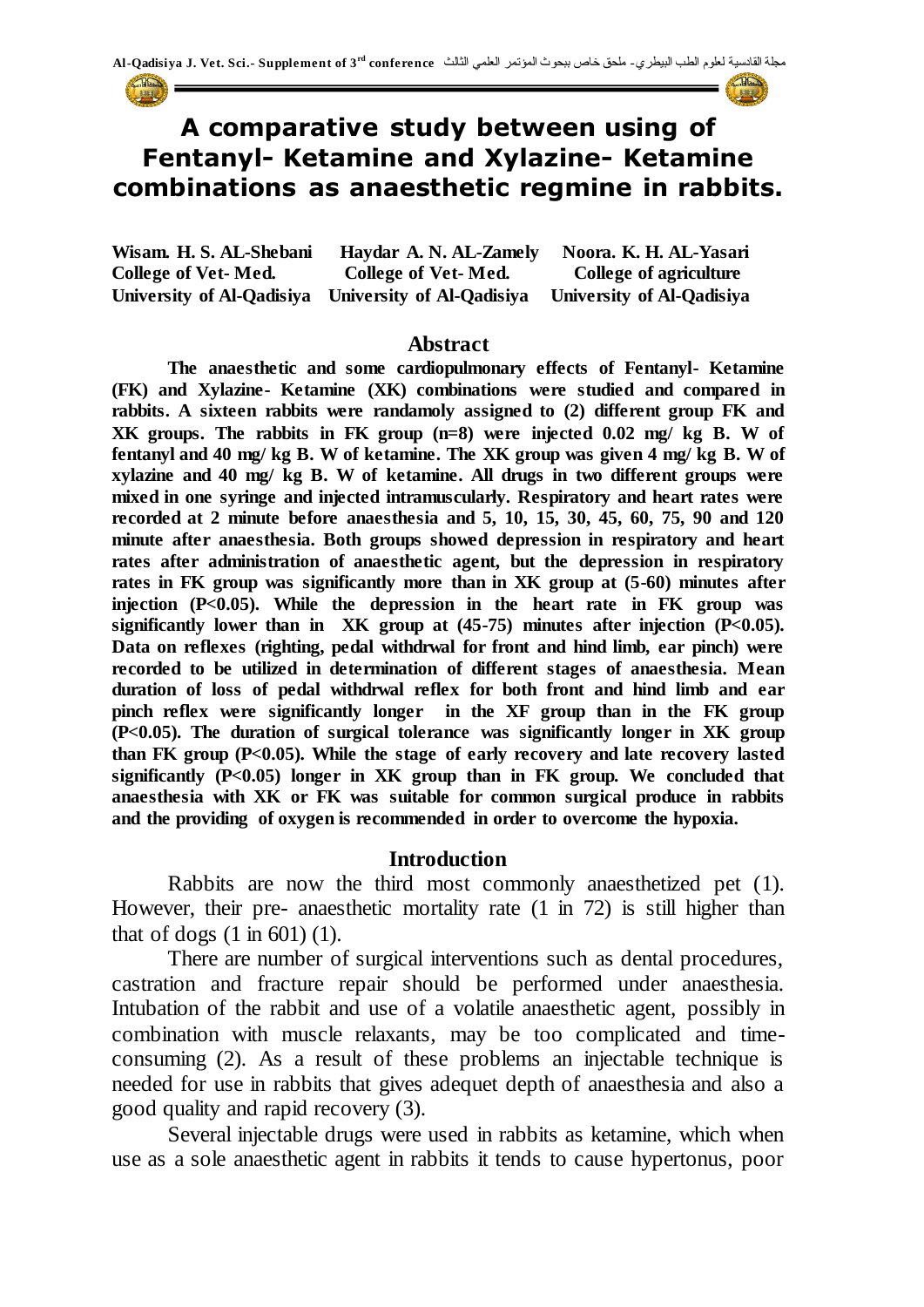muscle relaxation, persisntent pain, reflex responses and violent recovery from anaesthesia (4). Therefore, several drugs are combined with ketamine such as xylazine (well known  $\alpha_2$  agonist drug), in order to overcome ketamine side effects.

For the same previous reasons we used fentanyl, opioid agonist in combination with ketamine to potentiate the anaesthetic properties of ketamine in rabbits. The fentanyl has 80 times the analgesic potency of morphine and it used in anaesthesia (5), also it is widely used in veterinary medicine as its use to produce surgical anaesthesia in dogs (6) and satisfactory anaesthesia in rabbits after its combination with midazolam and medetomidine (7).

There is a need to perform study aimed to:

- 1- Evaluation the anaesthetic activity of fentanyl- ketamine combination and investigate its effect on some cardiopulmonary variables and then compare with xylazine- ketamine combination in rabbits.
- 2- Assessment of anaesthetic stages and depth by determination of certain reflexes in rabbits for the above two different combinations.

## **Materials and Methods**

## **Animals and drug dosage:**

The study was performed on 16 adult rabbits of either sex with a mean of body weight  $2.02 \pm 0.21$  Kg. The rabbits were randomly assigned to (2) groups. The first was Fentanyl- Ketamine mixture (FK) group and the second was Xylazine- Ketamine mixture (XK) group. The rabbits in group FK (n=8) were given 0.02 mg/kg. B. W. I. M of fentanyl (F) (fentanyljanssen, 0.05 mg/ml; Jassen pharmaceutica) and 40 mg/kg. B. W. I. M of ketamine (K) (Tekam, 50 mg/ml; Hikma pharmaceuticals, Aman, Jordan). In group XK the rabbits were given 4 mg/kg. B. W. I. M of xylazine (seton, 20 mg/ml, Laboratories Caller, Barcelona, Spain) and 40 mg/kg. BW I/M of ketamine. All drugs of the different combinations were mixed in one syringe and injected into the femoral quadriceps muscle. The animals were breathing room air during anaesthesia. A standard clinical examination proceeded general anaesthesia.

#### **Parameters:**

The following parameters were measured:

1- Assessment of some cardiopulmonary variables included:

- *Respiratory rates (RR, breath/ minutes*): based on counting thoracic

#### movement (7).

- *Heart rate* (*HR, beats/ minute):* by using of steathoscope.

 Baseline recordings of RR and HR were obtained at 2 minute before injection of drugs, then they were recorded at 5, 10, 15, 30, 45, 60, 75, 90 and 120 minute during anaesthesia.

2- Depth of anaesthesia was assessed by recording the presence or absence of the following reflex responses: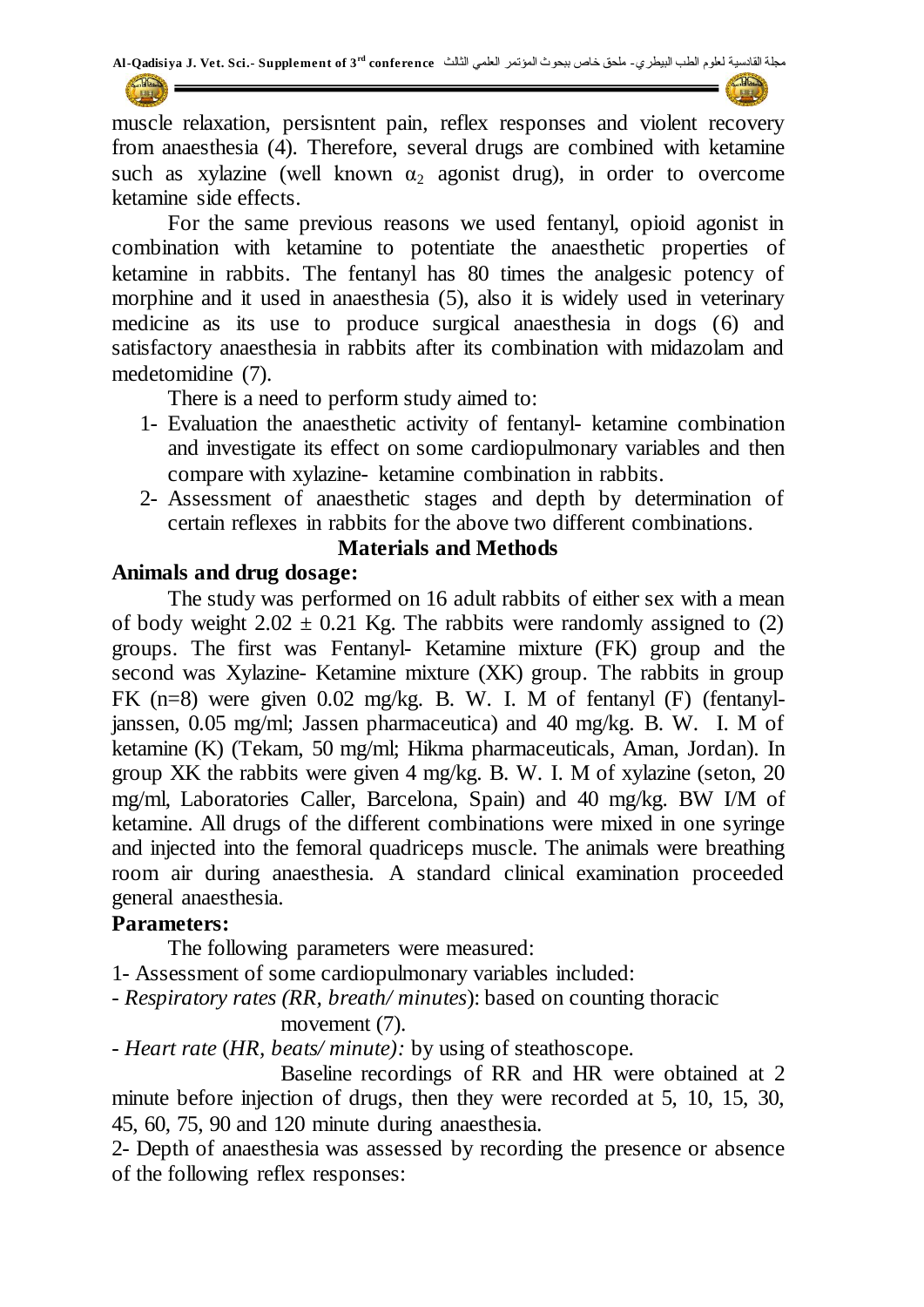- *Righting reflex*: the animal showing the ability to spontaneously right itself after being placed on its back (8).

*- Toe pinch reflex (pedal withdrwal reflex)*: in the front and the hind legs, pressure on the basis of the claw resulted in withdrwal of

limb in response to claw pinching (9). -*Ear pinch reflex*: shaking the head or vocalization when the pinna was

pinched using investigator's fingernails (8).

3- Evaluation of different stages and planes of anaesthesia: were assessed according to criteria suggested by Heneke et al., (10) explained as follow:

- *Stage of induction*: from time of injection (t=0) to completely loss of righting reflex.

- *Stage of hypnosis*: from loss of righting reflex to loss of toe- pinch reflex in front and hind legs and loss of ear- pinch reflex.

*- Stage of surgical tolerance* (Surgical anaesthesia): from loss of toe pinch reflex in front and hind legs and loss of the ear- pinch reflex to smooth recurrence of ear- pinch reflex.

- *Stage of early recovery*: from smooth recurrence of ear- pinch reflex to recurrence of toe- pinch reflex at front and hind legs and more forceful earpinch reflex.

- *Stage of late recovery*: from recurrence of toe- pinch reflex in front and hind legs and even more forceful ear- pinch reflex to recurrence of righting reflex.

#### **Results and Discussion Table (1) Respiratory and heart rates perminute (Mean ± SE) for rabbits after injection of FK or XK combination.**

| <b>Time</b> | <b>RR</b> (breaths/ minute) |                            | HR (beats/minute)  |                          |
|-------------|-----------------------------|----------------------------|--------------------|--------------------------|
| (minute)    | <b>FK</b> group             | XK group                   | <b>FK</b> group    | <b>XK</b> group          |
| 0           | $188.25 \pm 4.25$           | $186.12 \pm 7.51$          | $198 \pm 5.32$     | $202.25 \pm 5.49$        |
| 5           | $36.25 \pm 2.09$            | ∗<br>$49 \pm 5.08$         | $200 \pm 9.68$     | $189.12 \pm 6.07$        |
| 10          | $31\pm 2.32$                | ∗<br>$45 \pm 2.76$         | $185.87 \pm 7.25$  | $178.75 \pm 9.15$        |
| 15          | $27.25 \pm 1.66$            | ∗<br>$40\pm 2.11$          | $182.12 \pm 3.96$  | $170.87 \pm 9.36$        |
| 30          | $24.25 \pm 1.71$            | $32.12 \pm 2.58$<br>∗      | $180.37 \pm 4.78$  | $155.12 \pm 11.82$       |
| 45          | $22.87 \pm 2.15$            | $\ast$<br>$37.62 \pm 3.50$ | $186.62 \pm 6.54$  | $\ast$<br>$156 \pm 8.98$ |
| 60          | $34.25 \pm 2.95$            | $\ast$<br>$45.25 \pm 3.26$ | $193 \pm 5.56$     | $\ast$<br>$158 \pm 13$   |
| 75          | $48.12{\pm}4.07$            | $57 + 3.32$                | $193.25 \pm 5.59$  | $\ast$<br>$162 \pm 9.62$ |
| 90          | $61.37 + 4.34$              | $59.87 \pm 4.74$           | $192.62 \pm 9.908$ | $162.87 \pm 10.23$       |
| 120         | $63.25 \pm 1.77$            | $61.62 \pm 2.84$           | $194 \pm 14.90$    | $162.37 \pm 11.80$       |

\*: The values are highly significant at  $(P<0.05)$  performing t. test.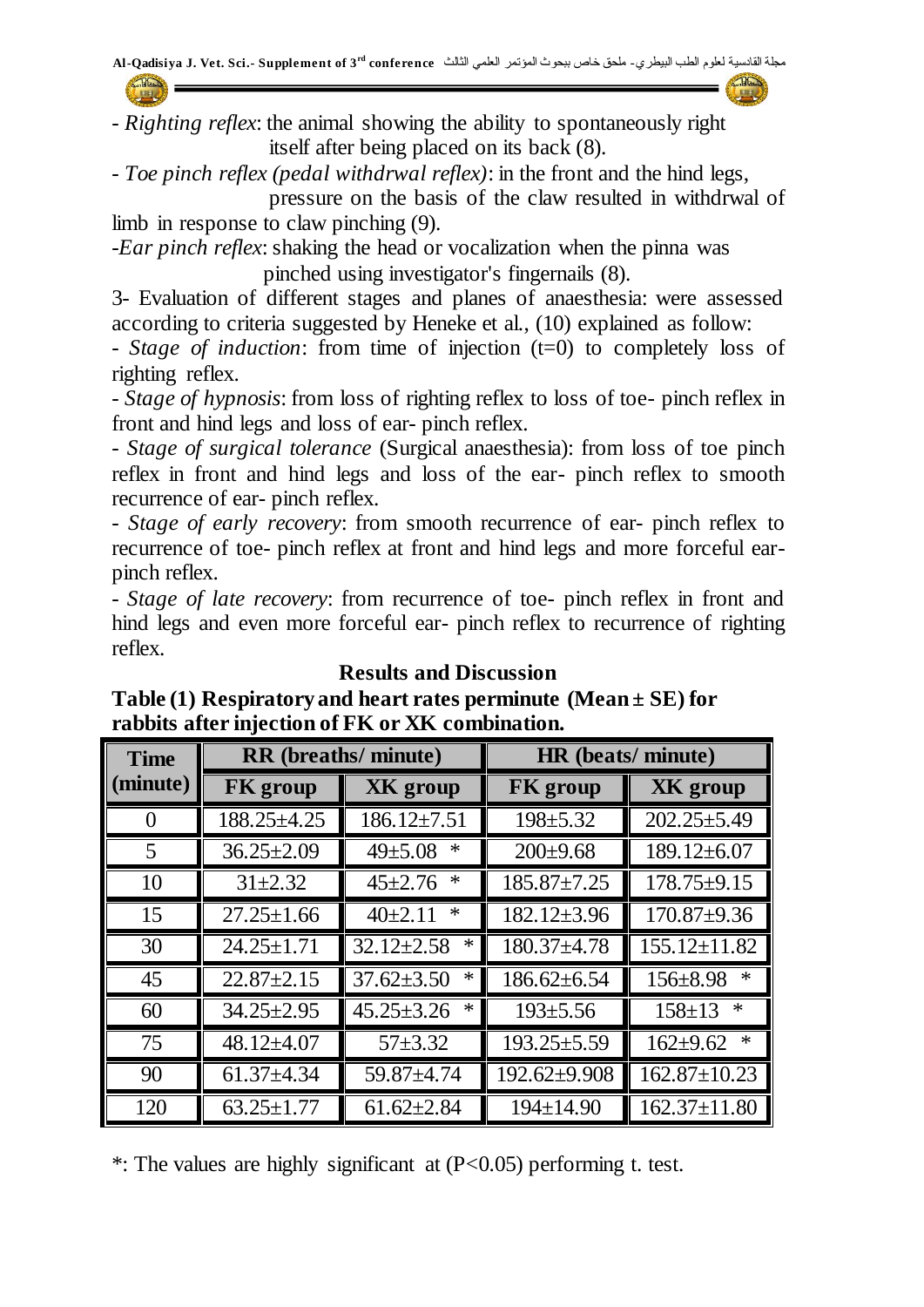All rabbits were tachypnoeic before induction, the RR varying between  $188.25 \pm 4.52$  and  $186.12 \pm 7.51$  breaths per minute, then became below the baseline value during anaesthesia in both groups. The RR in the FK group was significantly lower  $(P<0.05)$  compared with the XK group between 5 and 60 minutes after administration of drugs (table 1). The most prominent effects on respiration were seen in the FK group in which RR fell markedly, however the lowest RR during anaesthesia was  $22.87 \pm 1$ 2.15 recorded in FK group at (45) minutes after administration of drug mixture. The short period of apnoea occurring in some animals in FK group could probably be attributed to the opioid constituent (10). It should be noted that the respiratory depression is not unique to the use of FK or XK, but also occurs with other injectable anaesthetic regimens in rabbits (11) and (3), therefore, it advisable to administer oxygen during anaesthesia.

Rabbits in both group of FK and XK showed lowest HR after injection of anaesthetic combinations (table 1). The  $\alpha_{2}$ - agonist are known to produce marked bradycardia (12). Therefore, the animals which received xylazine showed evidence of bradycardia. The extent of HR decreases in this study agrees with value reported by (13) and (14). Also it known that opioid causes bradycardia as a result of its stimulation to the vagal center (15).

Therefore, animals which received fentanyl also show bradycardia and this came in accordance with fact reported by (7) that fentanyl potentiate the fall in HR when mixed with other anaesthetic agents.

The significantly higher HR in the rabbits anaesthetized with FK compared with the rabbits anaesthetized with XK between 45 and 60 minutes could have been due to the shorter bradycardiac effect of fentanyl.

Although the stimulatory cardiovascular effects of ketamine are less marked in rabbits compared with other species (16), ketamine able to temporary counteract the breadycardia produced by fentanyl and xylazine.

**Table (2): The times (mean± SE) of loss of the righting reflex, duration of loss of pedal withdrwal reflex (for front and hind limb) and duration of loss of ear pinch reflex, after injection of FK or XK mixture.**

| Anaesthetic combination               | <b>FK</b>        | XK              |
|---------------------------------------|------------------|-----------------|
| Time to beginning of loss of righting | $2.87 \pm 0.29$  | $2.25 \pm 0.36$ |
| reflex (minutes)                      |                  |                 |
| Duration of loss of pedal withdrwal   | $26 \pm 1.26$    | $39 \pm 1.45$ * |
| reflex (for front limb)(minutes)      |                  |                 |
| Duration of loss of pedal withdrwal   | $25 \pm 1.56$    | $37 \pm 1.23$ * |
| reflex (for hind limb)(minutes)       |                  |                 |
| Duration of loss of ear pinch reflex  | $24.37 \pm 1.77$ | $34 \pm 1.32$ * |
| (minutes)                             |                  |                 |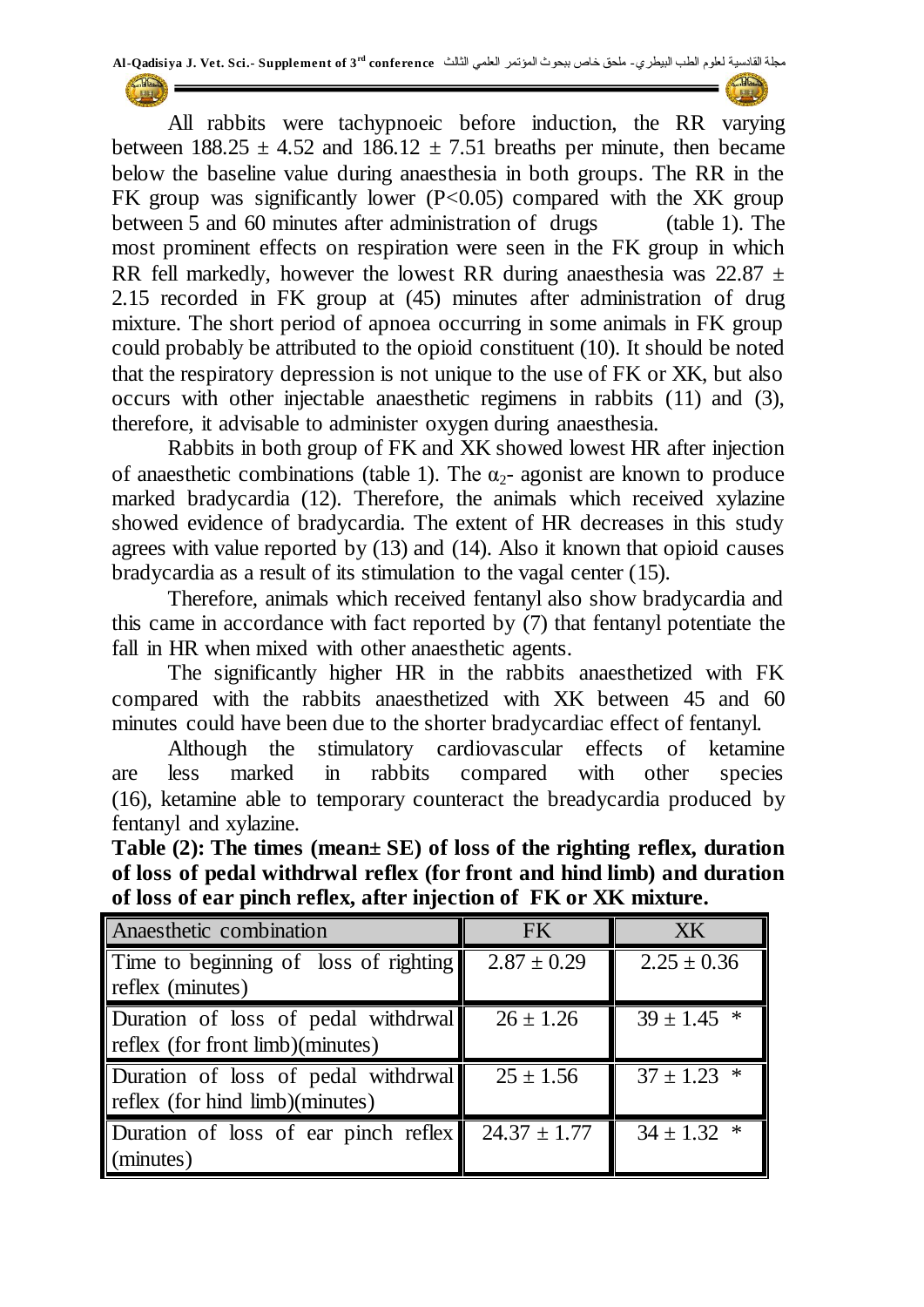**Table (3): The duration (mean± SE) of anaesthetic stages (minutes)**

| Anaesthetic stage  | Anaesthetic Combination |                 |  |
|--------------------|-------------------------|-----------------|--|
|                    | <b>FK</b>               | XK              |  |
| Induction          | $4.5 \pm 0.37$          | $4 \pm 0.32$    |  |
| <b>Hypnosis</b>    | $13.37 \pm 0.84$        | $12 \pm 0.65$   |  |
| Surgical tolerance | $15 \pm 0.84$           | $22 \pm 0.80$ * |  |
| Early recovery     | $14 \pm 0.90$           | $18 \pm 0.65$ * |  |
| Late recovery      | $37 \pm 0.86$           | $53 \pm 1.52$ * |  |

\* Values are highly significant  $(P<0.05)$  by performing t. test.

\* Values are highly significant  $(P<0.05)$  by performing t. test.

The righting reflex was lost within (2.5-2.87) minutes in all rabbits, and the time to loss this reflex did not differ significantly between groups (table 2). The duration of ear pinching reflex was significantly greater in XK than FK. A similarly significant longer duration of both pedal withdrwal response in front and hind limb occurred with XK compared with FK.

Both of xylazine and fentanyl greatly potentiate the analgesic activity of ketamine in rabbit. There are interaction between opiate receptors and  $\alpha$ <sup>2</sup>adrenoceptors in the brain (17) and spinal cord (18). The  $\alpha_2$  and opiate receptors are found in similar regions of the brain and even on some of the same neurons. Th  $\alpha_2$ - agonist and  $\mu$  opioid agonist produce analgesia by similar mechanism (12). As it showed by the results of present study the depth of analgesia in XK group is more potent than FK group.

When evaluating anaesthetic depth, after the fading of reflexes a positive response was sometimes seen when repeated stimulus was applied. The first stimulus seemed to arouse the rabbit to a state in which a repeated stimulus showing response (2). When evaluating the anaesthetic depth repeating the stimulation should be done because most surgical operation is repetitive nociceptive stimulation.

Induction and hypnosis stages of anaesthesia were generally smooth and duration did not differed significantly between groups. The duration of surgical tolerance was significantly longer in the XK group when compared with FK group. A cording to Wright, (19) the  $\alpha_{2}$ - agonist, xylazine, in the XK combination is responsible for this prolongation of the surgical tolerance. While the planes of early recovery and late recovery lasted significantly longer in XK group than in the FK group. Considering the duration of the entire anaesthesia period (time from injection of the anaesthetics to the re-occurrence of the righting reflex), a clearly marked prolongation of the recovery time could be seen in animals receiving the XK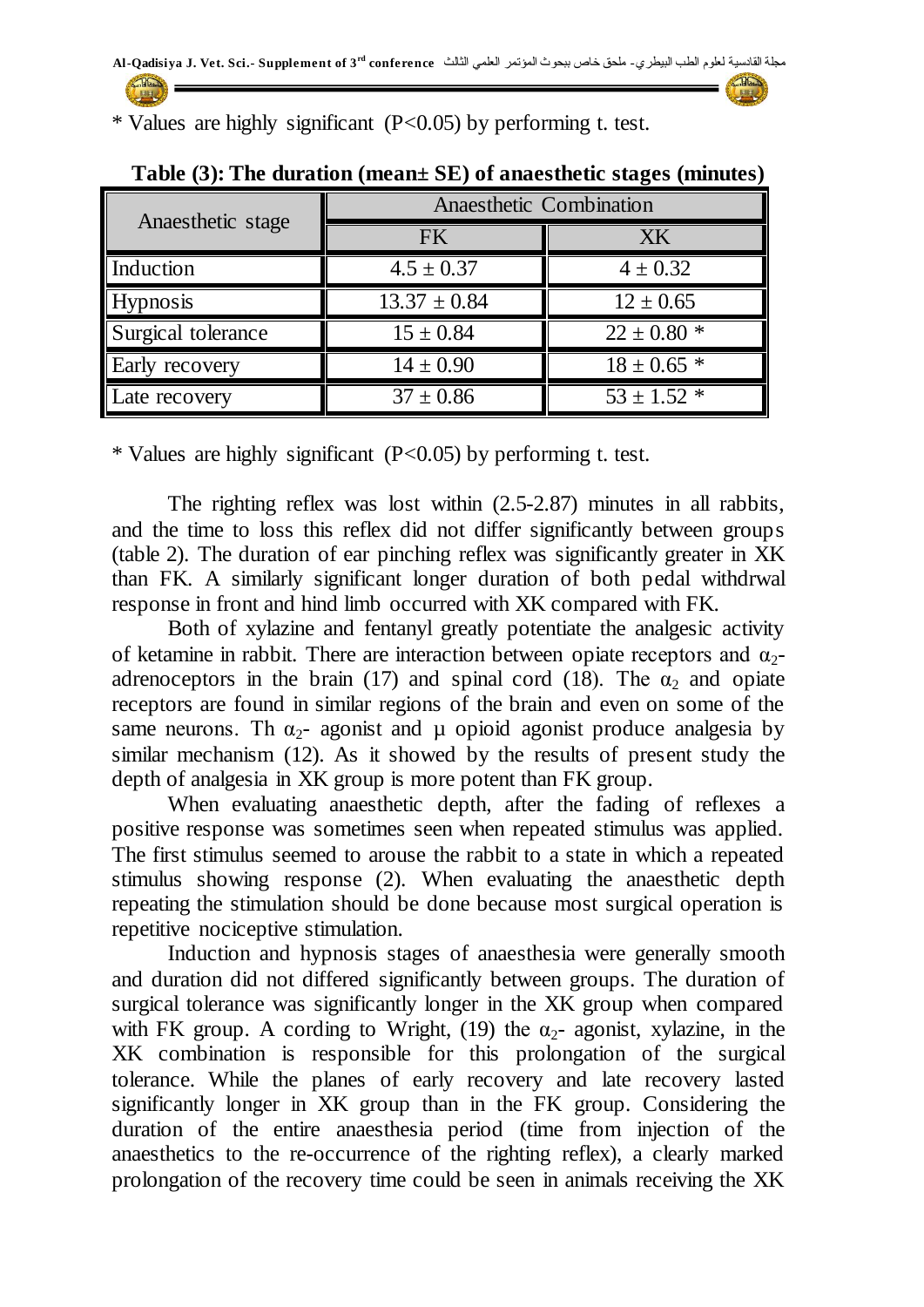combination which is in accordance with (20). The differences in duration of the various anaesthetic periods are presumably because of differences in the metabolism of the components.

A most common surgical procedure (e. g. dental procedures, castration) usually require only 15-30 minutes of surgical anaesthesia (10). An anaesthetic protocol including combination of XK or FK with oxygen supplement is appropriate to provide sufficient anaesthesia and intraoperative analgesia. We concluded that the XK mixture is more suitable anaesthetic regmine in rabbits as it cause more anaesthetic depth and less respiratory depression compared to FK mixture, although FK mixture causes less depressant effect on HR.

#### **References**

- 1- Brodbelt, D.; Brearley, J. and Young, L. (2005). Anesthetic related mortality risks in small animals in UK. Proceedings of association of veterinary anaesthetic spring meeting. Rimint. Italy. P. 67 (abstract).
- 2- Flecknell, P. A. (1998). Development in the veterinary care of rabbits and rodents. In practice. 20: 286-295.
- 3- Orr, H. E.; Roughan, J. V. and Flecknell, P. A. (2005). Assessment of ketamine and medetomidine anaesthesia in the domestic rabbit. Veterinary Anaesthesia and Analgesia. 32: 271-279.
- 4- Green, C. J.; Knight, J. and Simpkin, S. (1981). Ketamine alone and combined with diazepam or xylazine in laboratory animals. Lab. Anim. 15: 163-170.
- 5- Mycek, M.J.; Harvey, R. A. and Champe, P. C. (2000). Pharmacology. 2<sup>nd</sup> ed, Lippincott Williams and Wilkins. Philadelphia, London, Hong Kong. P. P. 139.
- 6- Tobin, T. and Combie, J.; Schults, T. and D. Ongherty (1979). Journal of equine medicine and surgery. 3: 284.
- 7- Henke, J.; Astner, S.; Brill, T.; Eissner, B. and Busch, R. (2005). Comparative study of three intramuscular anaesthetic combination (medetomidine/ ketamine, medetomidine/ fentanyl/ midazolam and xylazine/ ketamine) in rabbits. Veterinary anaesthesia and analgesia. 32: 261-270.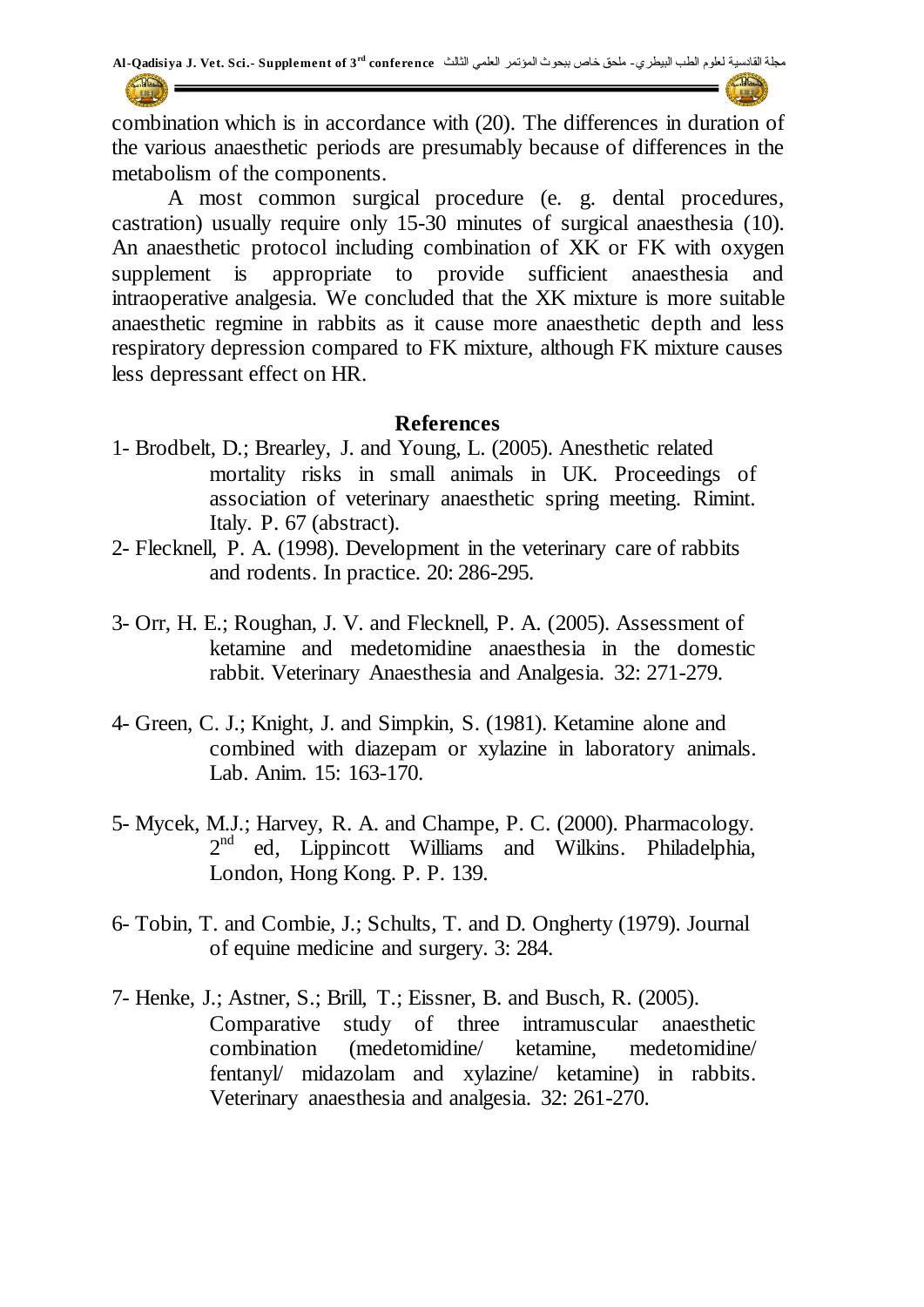8- NuhKilic (2004). A comparison between medetomidine- ketamine and xylazine- ketamine anaesthesia in Rabbits. Turk J Vet Anim Sci. 28: 921-926.

9- Hedenqvist,P.H.E.; Orr,J.V.; Roughan, L. M.; Antunes and Flecknell, P. A. (2002). Anaesthesia with ketamine/ medetomidine in the rabbit influence of route of administration and the effect of combination with butorphanol. Vet. Anaesth. Anagl. 29: 14- 19.

10- Henke, J.; Baumgartner, C.; Roltgen, I.; Eberspacher, E. and Erhardt, W. (2004). Anaesthesia with Midazolam/ Medetomidine/ fentanyl in Chinchillas (chinchilla lanigera) compared to Anaesthesia with xylazine/ ketamine and Medetomidine/ ketamine. J. Vet. Med. A (51): 259-264.

- 11- Hellebrekers,L. J.; DeBoer,E.W.; Van Zuylen,M. A. and Vosmeer, H. (1997). A comparison between medetomidine- ketamine and medetomidine- propofol anaesthesia in rabbits. Lab. Anim. 31(1): 58-69.
- 12- Sinclair, M. D. (2003): A review of the physiological effects of alpha-2 agonist related to the clinical use of medtomidine in small animal practice. Can. Vet. J. 44(11): 885-897.
- 13- Lipman,N. S.;Marini, R.P. and Erdman,S. E. (1990). A comparison of ketamine/ xylazine and ketamine/ xylazine/ acepromazine anaesthesia in the rabbit. Lab Anim. Sci. 40: 395-398.
- 14- Popilskis, S.J. and Gorman, P. (1991). Comparison of xylazine with tiletamine- zolazepam (Telazol) and xylazine- ketamine anaesthesia in rabbits. Lab. Anim. Sci. 41: 51-53.
- 15- Bennett, P. N. and Brown, M. J. (2003). Clinical pharmacology.  $9<sup>th</sup>$  ed., Churchill Livingstone. New York, London, Philadelphia. PP. 335.
- 16-Sandford, T. D. and Colby, E. D. (1980). Effect of xylazine and ketamine on blood pressure, heart rate and respiratory rate in rabbits. Lab Anim Sci. 30: 519-523.
- 17- Savalo, J. M. (1989). Cardiovascular actions of medetomidine and their reversal by atipamezole. Acta Vet scand suppl. 85: 39- 47.